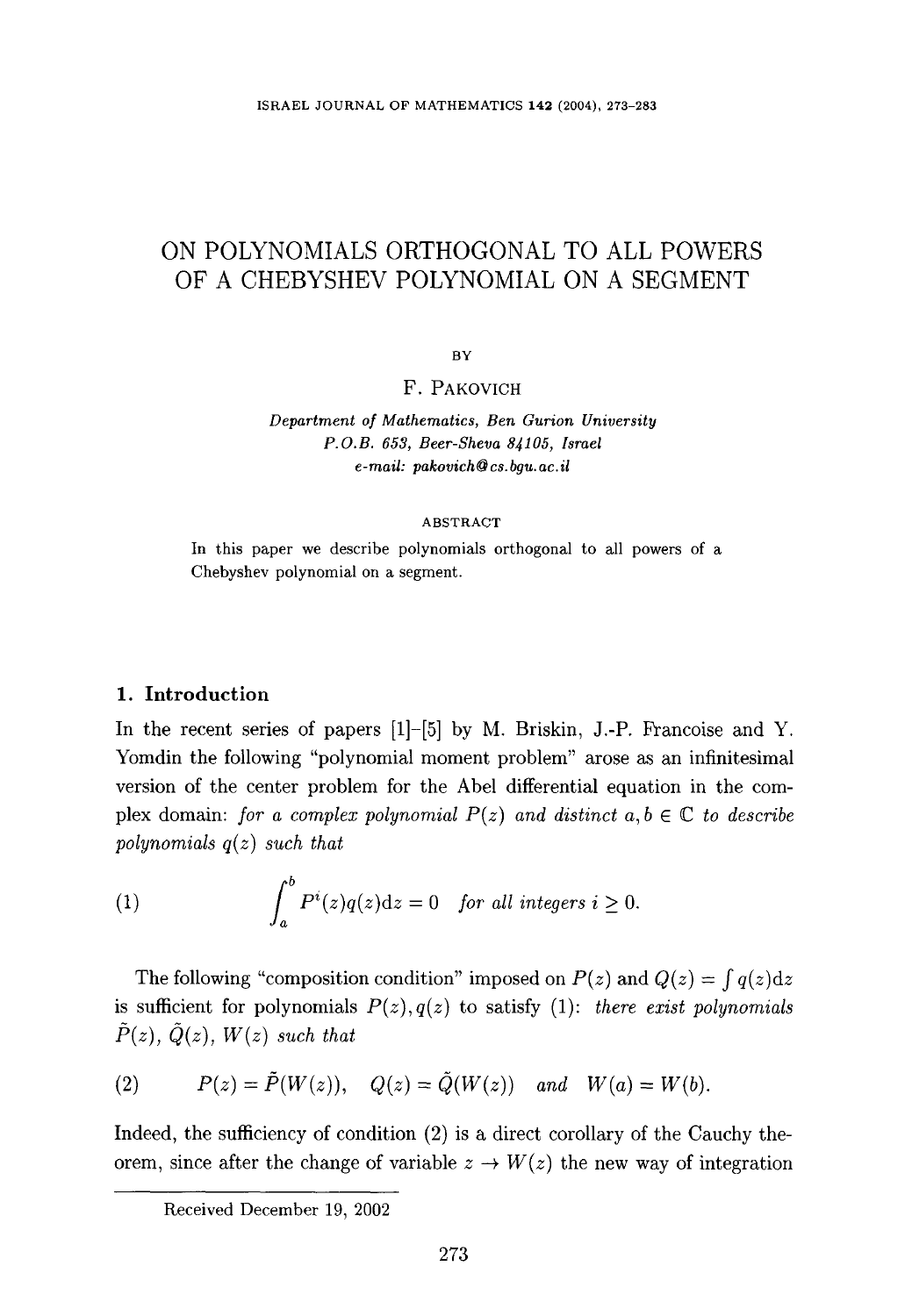#### 274 **F. PAKOVICH** Isr. J. Math.

is closed. It was suggested in the papers cited above ("the composition conjecture") that, under an additional assumption that  $P(a) = P(b)$ , condition (1) is actually equivalent to condition (2). This conjecture was verified in several special cases. In particular, when  $a, b$  are not critical points of  $P(z)$  ([6]), when  $P(z)$  is indecomposable ([8]), and in some other special cases ([1]-[5], [11], [9]). Nevertheless, in general the composition conjecture is not true.

A class of counterexamples to the composition conjecture was constructed in [7]. The simplest of them has the following form:

$$
P(z) = T_6(z)
$$
,  $q(z) = T'_3(z) + T'_2(z)$ ,  $a = -\sqrt{3}/2$ ,  $b = \sqrt{3}/2$ ,

where  $T_n(z) = \cos(n \arccos z)$  is the *n*-th Chebyshev polynomial. Indeed, since  $T_2(\sqrt{3}/2) = T_2(-\sqrt{3}/2)$  it follows from the equality  $T_6(z) = T_3(T_2(z))$  that (1) is satisfied for  $P(z) = T_6(z)$  and  $q_1(z) = T_2'(z)$ . Similarly, from  $T_6(z) =$  $T_2(T_3(z))$  and  $T_3(\sqrt{3}/2) = T_3(-\sqrt{3}/2)$  one concludes that (1) holds for  $P(z) =$  $T_6(z)$  and  $q_2(z) = T'_3(z)$ . Therefore, by linearity, condition (1) is satisfied also for  $P(z) = T_6(z)$  and  $q(z) = q_1(z) + q_2(z)$ . Nevertheless, for  $P(z) = T_6(z)$  and  $Q(z) = T_3(z) + T_2(z)$  condition (2) does not hold.

More generally, it was shown in [7] that any polynomial "double decomposition"  $A(B(z)) = C(D(z))$  such that  $B(a) = B(b)$ ,  $D(a) = D(b)$  supplies counterexamples to the composition conjecture whenever deg  $B(z)$ , deg  $D(z)$ are coprime. Note that double decompositions with deg  $A(z) = \deg D(z)$ ,  $\deg B(z) = \deg C(z)$  and  $\deg B(z)$ ,  $\deg D(z)$  coprime are described explicitly by Ritt's theory of factorization of polynomials. They are equivalent either to decompositions with  $A(z) = z^n R^m(z)$ ,  $B(z) = z^m$ ,  $C(z) = z^m$ ,  $D(z) = z^n R(z^m)$ for a polynomial  $R(z)$  and  $(n, m) = 1$  or to decompositions with  $A(z) = T_m(z)$ ,  $B(z) = T_n(z)$ ,  $C(z) = T_n(z)$ ,  $D(z) = T_m(z)$  for Chebyshev polynomials  $T_n(z)$ ,  $T_m(z)$  and  $(n,m) = 1$  (see [10], [12]).

In this paper we give a solution of the polynomial moment problem (1) in the case when  $P(z)$  is a Chebyshev polynomial  $T_n(z)$ . Denote by  $V(T_n, a, b)$ the vector space over  $\mathbb C$  consisting of complex polynomials  $q(z)$  satisfying (1) for  $P(z) = T_n(z)$ . Note that any polynomial  $T'_m(z)$  such that  $T_d(a) = T_d(b)$ for  $d = \text{GCD}(n, m)$  is contained in  $V(T_n, a, b)$  since  $T_n(z) = T_{n/d}(T_d(z))$  and  $T_m(z) = T_{m/d}(T_d(z)).$ 

THEOREM 1: For any  $n \in \mathbb{N}$  and  $a, b \in \mathbb{C}$ , polynomials  $T'_m(z)$  such that  $T_d(a)$  =  $T_d(b)$  for  $d = \text{GCD}(n, m)$  form a basis of  $V(T_n, a, b)$ .

For instance, it follows from the theorem that if a polynomial  $q(z)$  is orthogonal to all powers of  $T_6(z)$  on  $[-\sqrt{3}/2, \sqrt{3}/2]$ , then  $\int q(z)dz$  can be uniquely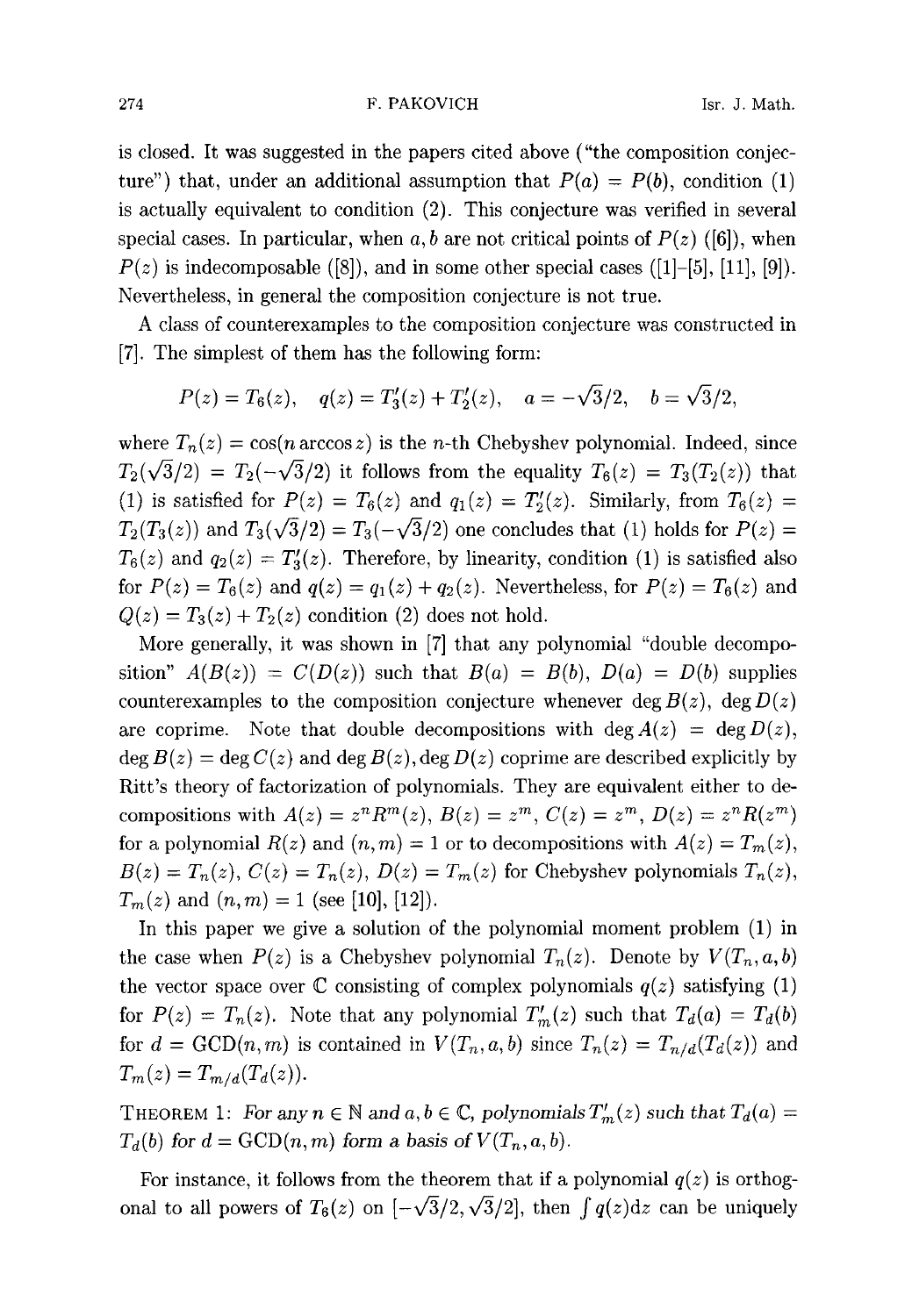represented as a finite sum

$$
\int q(z)dz = \sum_{k} a_k T_{6k}(z) + \sum_{k} b_k T_{6k+2}(z) + \sum_{k} c_k T_{6k+3}(z) + \sum_{k} d_k T_{6k+4}(z)
$$

for some  $a_k, b_k, c_k, d_k \in \mathbb{C}$ .

Theorem 1 implies the following corollary.

COROLLARY: *Non-zero polynomials orthogonal to all integer non-negative*  powers of  $T_n(z)$  on [a, b] exist if and only if  $T_n(a) = T_n(b)$ .

Indeed, for *d|n* condition  $T_d(a) = T_d(b)$  implies that  $T_n(a) = T_n(b)$  since  $T_n(z) = T_{n/d}(T_d(z))$ . On the other hand, if  $T_n(a) = T_n(b)$  then for any  $R(z) \in$  $\mathbb{C}[z]$  the polynomial  $R(T_n(z))T'_n(z)$  is contained in  $V(T_n, a, b)$  by (2).

Furthermore, Theorem 1 implies that if  $q(z) \in V(T_n, a, b)$  then  $\int q(z)dz$  can be represented as a *sum* of polynomials  $Q_j$  such that condition (2) holds for  $P(z) = T_n(z)$ ,  $Q(z) = Q_j(z)$ . We show that actually the number of terms in such a representation can be reduced to two.

THEOREM 2: For any  $q(z) \in V(T_n, a, b)$  there exist divisors  $d_1, d_2$  of n such that  $\int q(z)dz = A(T_{d_1}(z)) + B(T_{d_2}(z))$  for some  $A(z), B(z) \in \mathbb{C}[z]$  and the equalities  $T_{d_1}(a) = T_{d_1}(b)$ ,  $T_{d_2}(a) = T_{d_2}(b)$  hold.

For instance, if a polynomial  $q(z)$  is orthogonal to all powers of  $T<sub>6</sub>(z)$  on  $[-\sqrt{3}/2, \sqrt{3}/2]$  then  $\int q(z)dz = A(T_3(z)) + B(T_2(z))$  for some  $A(z), B(z) \in \mathbb{C}[z]$ . Note that such a representation in general is not unique, in contrast to the one provided by Theorem 1.

## 2. Proofs

2.1 REDUCTION. First of all, we establish that Theorem 1 can be reduced to the following statement: *if*  $q(z) = Q'(z)$  *is contained in*  $V(T_n, a, b)$ , then

(3) 
$$
T_d(a) = T_d(b) \quad \text{for } d = \text{GCD}(n, \text{deg } Q).
$$

*In particular,*  $d > 1$ *.* 

Indeed, assuming that this statement is true the theorem can be deduced as follows. For  $q(z) \in V(T_n, a, b)$ , set  $m_0 = \deg Q(z)$  and define  $c_0 \in \mathbb{C}$  by the condition that the degree of  $Q_1(z) = Q(z) - c_0 T_{m_0}(z)$  is strictly less than  $m_0$ . Since for  $d_0 = \text{GCD}(n, m_0)$  the equalities

$$
T_n(z) = T_{n/d_0}(T_{d_0}(z)), \quad T_{m_0}(z) = T_{m_0/d_0}(T_{d_0}(z))
$$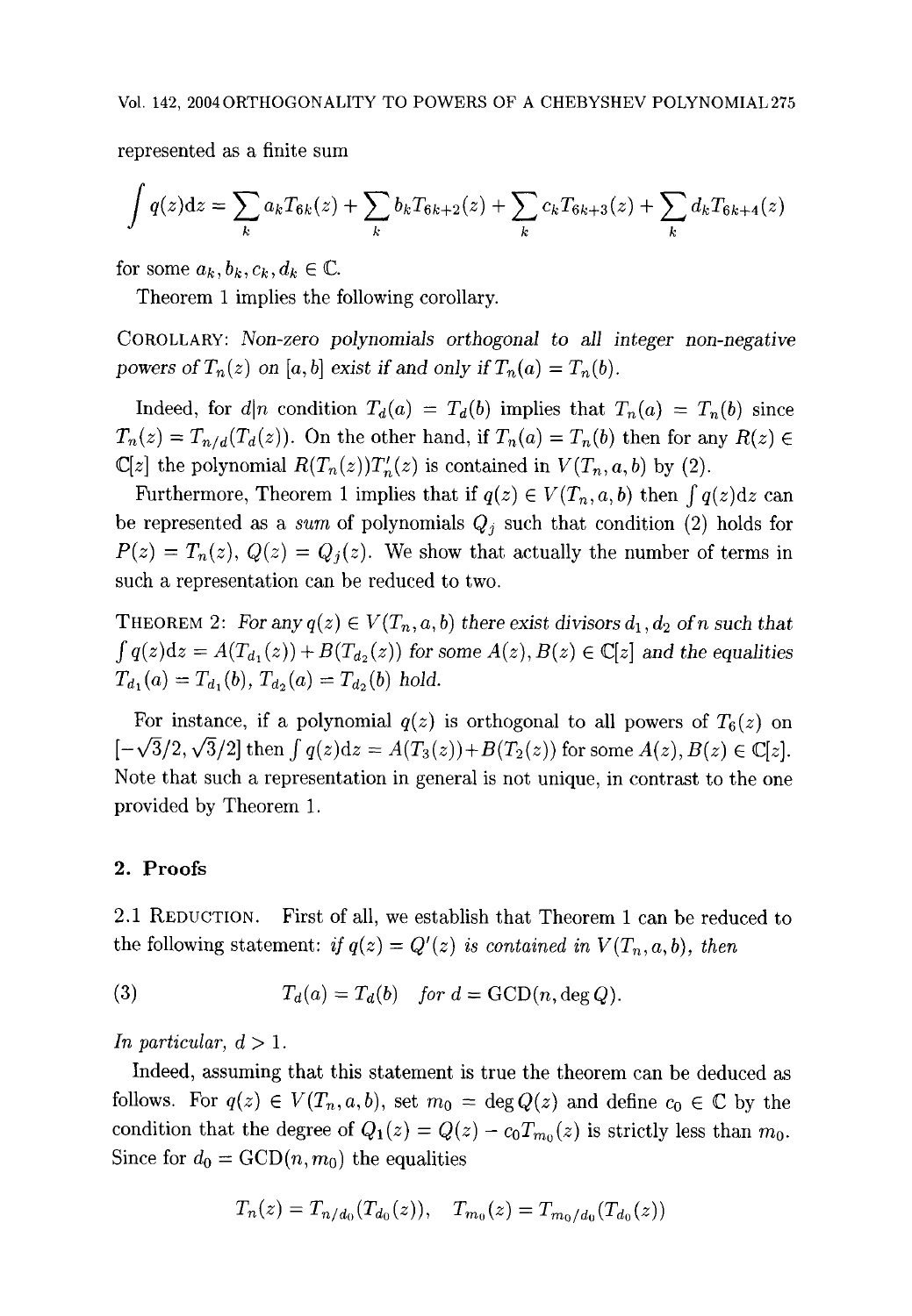276 **F. PAKOVICH** Isr. J. Math.

hold, it follows from  $T_{d_0}(a) = T_{d_0}(b)$  that  $T'_{m_0}(z) \in V(T_n, a, b)$ . Therefore, by linearity,  $Q'_1(z) \in V(T_n,a,b)$ . If  $\deg Q_1(z) = m_1$  then, similarly, for some  $c_{m_1} \in \mathbb{C}$  we have  $Q_1(z) = c_{m_1} T_{m_1}(z) + Q_2(z)$ , where  $Q'_2(z) \in V(T_n, a, b)$  and  $\deg Q_2(z) < m_1.$ 

Continuing in the same way and observing that  $m_{i+1} < m_i$  we eventually arrive at the representation

$$
\int q(z)dz = \sum_{i=0}^{k} c_i T_{m_i}(z), \quad c_i \in \mathbb{C},
$$

such that  $T_{d_i}(a) = T_{d_i}(b)$  for  $d_i = \text{GCD}(n, m_i)$ . Since polynomials of different degrees are linearly independent over  $\mathbb{C}$ , we conclude that the polynomials  $T'_m(z)$ such that  $T_d(a) = T_d(b)$  for  $d = \text{GCD}(n, m)$  form a basis of the vector space  $V(T_n,a,b)$ .

2.2 PROOF OF THEOREM 1 FOR NON-SINGULAR  $a, b$ . By 2.1 it is enough to show that condition (1) with  $P(z) = T_n(z)$ ,  $q(z) = Q'(z)$  implies condition (3). On the other hand, it is known (see [6] or [9]) that for any polynomial  $P(z)$  such that a, b are not critical points of  $P(z)$ , conditions (1) and (2) are equivalent. Therefore, it is enough to prove that (2) with  $P(z) = T_n(z)$  implies (3).

Suppose now that (2) holds and set  $w = \deg W(z)$ . Since by Engstrom's theorem (see, e.g., [12], Th. 5) for any double decomposition  $A(B(z)) = C(D(z))$ we have

$$
[\mathbb{C}(B, D) : \mathbb{C}(D)] = \deg D / \mathrm{GCD}(\deg B, \deg D),
$$

it follows from the equality

$$
T_n(z) = \tilde{P}(W(z)) = T_{n/w}(T_w(z))
$$

that  $\mathbb{C}(W) = \mathbb{C}(T_w)$ . Therefore, since  $W(z)$ ,  $T_w(z)$  are polynomials, there exists a linear function  $\sigma(z)$  such that  $W(z) = \sigma(T_w(z))$  and, hence,  $W(a) = W(b)$ yields  $T_w(a) = T_w(b)$ . Since w is a divisor of  $d = GCD(n, deg Q)$  the decomposition  $T_d(z) = T_{d/w}(T_w(z))$  holds and, therefore,  $T_w(a) = T_w(b)$  implies  $T_d(a) = T_d(b).$ 

2.3 NECESSARY CONDITION FOR  $P(z)$ ,  $q(z)$  TO SATISFY (1). To investigate the case when at least one of the points  $a, b$  is a critical point of  $T_n(z)$ , we will use a condition, obtained for the case when  $P(a) = P(b)$  in [8] and in a general case in [9], which is necessary for polynomials  $P(z)$ ,  $q(z)$  to satisfy (1). To formulate this condition let us introduce the following notation. Say that a domain  $U \subset \mathbb{C}$  is admissible with respect to the polynomial  $P(z)$  if U is simply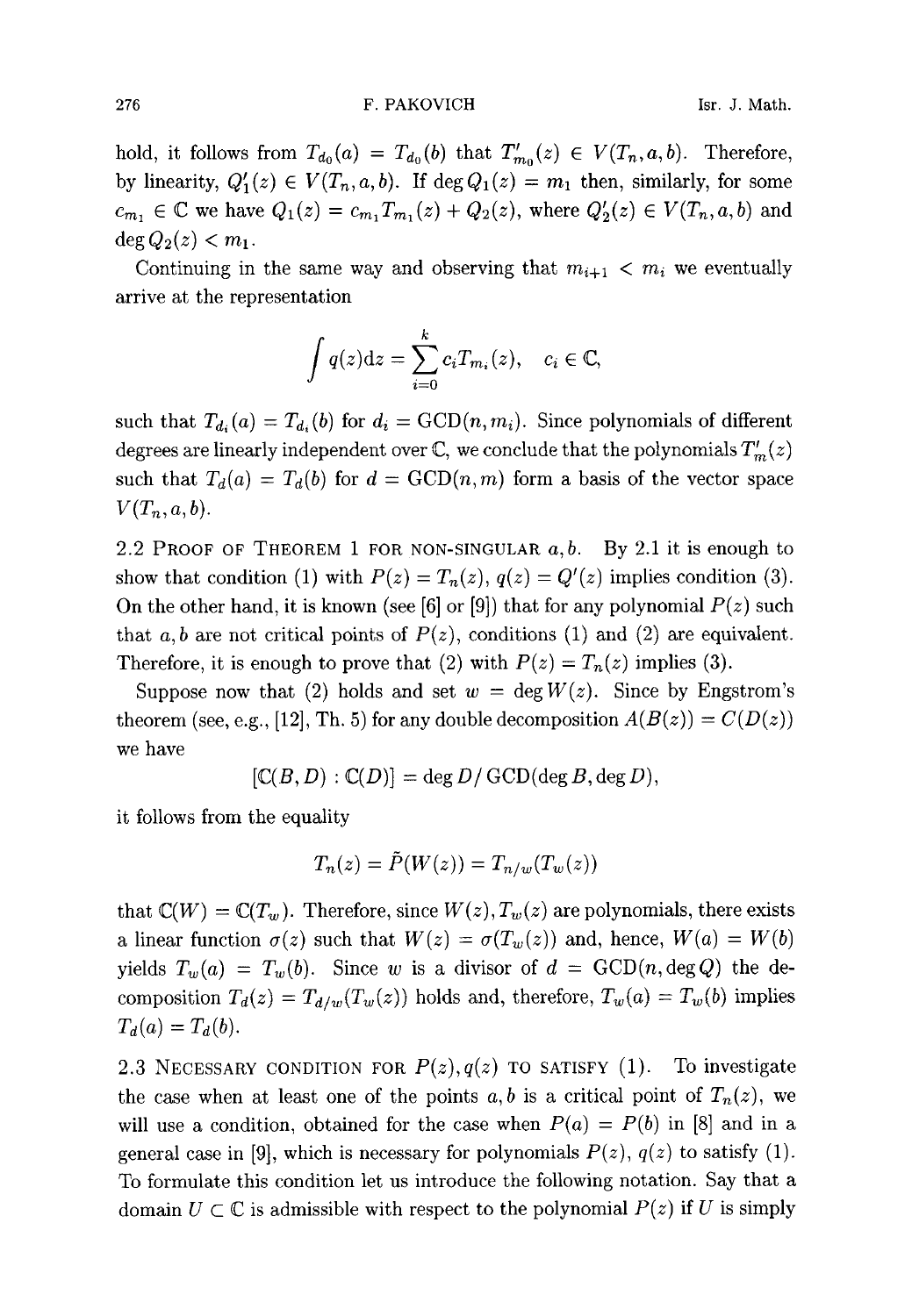connected and contains no critical values of  $P(z)$ . By the monodromy theorem, in such a domain there exist  $n = \deg P(z)$  single-valued branches of  $P^{-1}(z)$ . Let  $U_{P(a)}$  (resp.  $U_{P(b)}$ ) be an admissible domain such that its boundary contains the point *P(a)* (resp. *P(b))*. Denote by  $p_{u_1}^{-1}(z), p_{u_2}^{-1}(z), \ldots, p_{u_d}^{-1}(z)$  (resp.  $p_{v_1}^{-1}(z)$ ,  $p_{v_2}^{-1}(z),\ldots,p_{v_{d_k}}^{-1}(z)$  the branches of  $P^{-1}(z)$  defined in  $U_{P(a)}$  (resp.  $U_{P(b)}$ ) which map points close to  $P(a)$  (resp.  $P(b)$ ) to points close to a (resp. b). In particular, the number  $d_a$  (resp.  $d_b$ ) equals the multiplicity of the point a (resp. b) with respect to  $P(z)$ .

In the above notation a necessary condition for  $P(z)$ ,  $q(z)$  to satisfy (1) has the following form: if *polynomials*  $P(z)$ ,  $q(z) = Q'(z)$  satisfy (1) and  $P(a) =$  $P(b) = z_0$ , then in any admissible domain  $U_{z_0}$  the equality

(4) 
$$
\frac{1}{d_a} \sum_{s=1}^{d_a} Q(p_{u_s}^{-1}(z)) = \frac{1}{d_b} \sum_{s=1}^{d_b} Q(p_{v_s}^{-1}(z))
$$

holds. Furthermore, if  $P(a) \neq P(b)$  then for any admissible domains  $U_{P(a)}$ , *Up(a) we have* 

$$
(4') \qquad \frac{1}{d_a} \sum_{s=1}^{d_a} Q(p_{u_s}^{-1}(z)) = 0 \text{ in } U_{P(a)}, \quad \frac{1}{d_b} \sum_{s=1}^{d_b} Q(p_{v_s}^{-1}(z)) = 0 \text{ in } U_{P(b)}.
$$

*Here*  $Q(z) = \int q(z) dz$  *is chosen in such a way that*  $Q(a) = Q(b) = 0$ .

More precisely, conditions (4), (4') hold whenever the function

$$
H(t) = \int_{a}^{b} \frac{Q(z)P'(z)dz}{t - P(z)}
$$

is algebraic near infinity; this is a corollary of general properties of the Cauchy type integrals of algebraic functions (see [9], section 3). On the other hand, using the integration by parts we have:

$$
\frac{dH(t)}{dt} = -\int_a^b \frac{Q(z)P'(z)dz}{(t-P(z))^2} = \frac{Q(a)}{t-P(a)} - \frac{Q(b)}{t-P(b)} + \tilde{H}(t),
$$

where

$$
\tilde{H}(t) = \int_a^b \frac{q(z)dz}{t - P(z)}.
$$

Hence, since condition (1) is equivalent to the requirement that  $\tilde{H}(t) \equiv 0$  near infinity, it follows from  $Q(a) = Q(b) = 0$  that  $H(t)$  is algebraic. Therefore, conditions  $(4)$ ,  $(4')$  hold.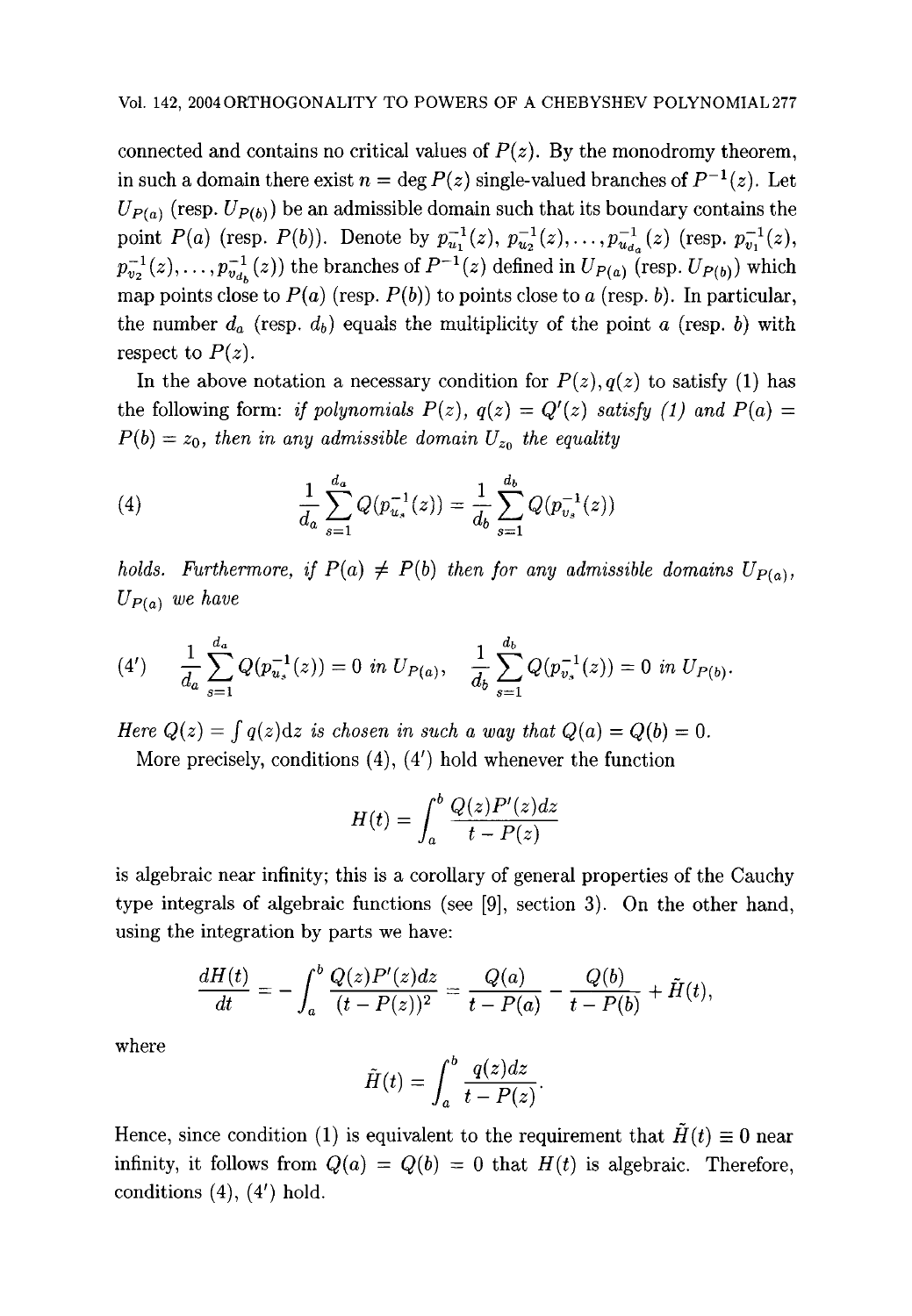#### 278 **F. PAKOVICH Isr. J. Math.**

2.4 MONODROMY OF  $T_n(z)$ . To make conditions (4), (4') useful we must examine the monodromy group of  $T_n(z)$ . It follows from  $T_n(\cos \phi) = \cos(n\phi)$ ,  $n \geq 1$ , that finite critical values of polynomial  $T_n(z)$  are  $\pm 1$  and that preimages of the points  $\pm 1$  are points  $\cos(\pi j/n)$ ,  $j = 0, 1, \ldots, n$ . To visualize the monodromy group of  $T_n(z)$  consider the preimage  $P^{-1}[-1,1]$  of the segment  $[-1, 1]$  under the map  $P(z): \mathbb{C} \to \mathbb{C}$ . It is convenient to consider  $P^{-1}[-1, 1]$  as a bicolored graph  $\lambda$  embedded into the Riemann sphere. By definition, white (resp. black) vertices of  $\lambda$  are preimages of the point 1 (resp. -1) and edges of  $\lambda$  are preimages of the interval  $(-1, 1)$ . Since the multiplicity of each critical point of  $T_n(z)$  equals 2, the graph  $\lambda$  is a "chain-tree" and, as a point set in  $\mathbb{C}$ , coincides with the segment  $[-1, 1]$  (see Figure 1). In particular, non-critical points  $-1$ , 1 are vertices of valence 1; the vertex 1 is white while the vertex  $-1$ is white or black depending on the parity of  $n$ .



Figure 1

Let us fix an admissible with respect to  $T_n(z)$  domain U such that U is unbounded and contains the interval  $(-1, 1)$ . Any branch  $T_{n,j}^{-1}(z)$ ,  $0 \le j \le n-1$ , of  $T_n^{-1}(z)$  in U maps the interval  $(-1,1)$  onto an edge of  $\lambda$  and we will label such an edge by the symbol  $l_j$  (an explicit numeration of the branches of  $T_n^{-1}(z)$ ) will be defined later). Denote by  $\pi_1 \in S_n$  (resp.  $\pi_{-1}, \pi_{\infty} \in S_n$ ) the permutation defined by the condition that the analytic continuation of the functional element  $\{U, T_{n,j}^{-1}(z)\}, 0 \le j \le n-1$ , along a clockwise oriented loop around 1 (resp. -1,  $\infty$ ) is the functional element  $\{U, T_{n,\pi_1(j)}^{-1}(z)\}\$  (resp.  $\{U, T_{n,\pi_{-1}(j)}^{-1}(z)\}\$ ,  $\{U, T_{n,\pi_{\infty}(j)}^{-1}(z)\}\)$ . The tree  $\lambda$  represents the monodromy group of  $T_n^{-1}(z)$  in the following sense: the edges of  $\lambda$  are identified with branches of  $T_n^{-1}(z)$  and the permutation  $\pi_1$  (resp.  $\pi_{-1}$ ) is identified with the permutation arising under clockwise rotation of edges of  $\lambda$  around white (resp. black) vertices.\* In order to fix a convenient numeration of branches of  $T_n^{-1}(z)$  in U, consider an auxiliary domain  $U_{\infty} = U \cap B$ , where B is a disc with the center at the infinity such that

<sup>\*</sup> Note that any polynomial with two finite critical values can be represented by an appropriate bicolored plane tree and vice versa; it is a very particular case of the Grothendieck correspondence between Belyi functions and graphs embedded into compact Riemann surfaces (see, e.g., [13]).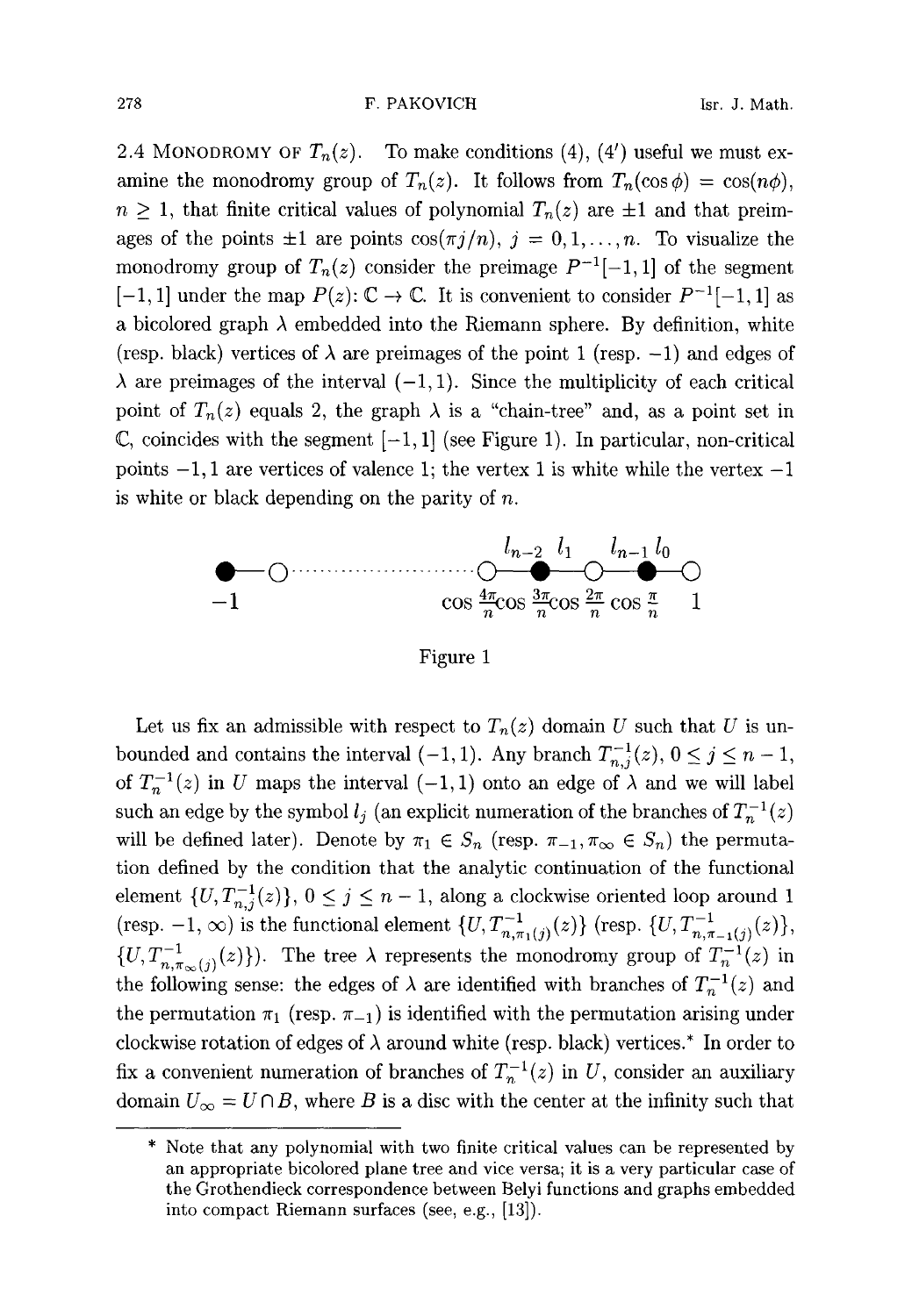branches of  $T_n^{-1}(z)$  can be represented in B by their Puiseux expansions at infinity. In more detail, if  $z^{1/n}$  denotes a fixed branch of the algebraic function which is inverse to  $z^n$  in  $U_\infty$ , then each branch of  $T_n^{-1}(z)$  can be represented in  $U_{\infty}$  by the convergent series

(5) 
$$
\phi_j(z) = \sum_{k=-\infty}^1 t_k \varepsilon_n^{jk} z^{k/n}, \quad t_k \in \mathbb{C}, \quad \varepsilon_n = \exp(2\pi i/n).
$$

for certain j,  $0 \leq j \leq n - 1$ .

Now we fix a numeration of branches of  $T_n^{-1}(z)$  in U as follows: the branch  $T_{n,j}^{-1}(z),\, 0\leq j\leq n-1,$  is the analytic continuation of  $\phi_j(z)$  from  $U_\infty$  to  $U$  and the branch  $z^{1/n}$  is defined by the condition that  $T_{n,0}^{-1}(z)$  maps the interval  $(-1,1)$ onto the interval  $(\cos(\pi/n), 1)$ . Since the result of the analytic continuation of the functional element  $\{U_{\infty}, \varepsilon_n^j z^{1/n}\}, 0 \le j \le n-1$ , along a clockwise oriented loop around  $\infty$  is the functional element  $\{U_{\infty}, \varepsilon_n^{j+1}z^{1/n}\},$  such a choice of the numeration implies that  $\pi_{\infty} = (012...n - 1)$ . Furthermore, it follows from  $\pi_{\infty} \pi_{-1} \pi_1 = 1$ , taking into account the combinatorics of  $\lambda$ , that the numeration of edges of  $\lambda$  coincides with the one indicated on Figure 1 that is  $\pi_{-1}$  =  $(0n - 1)(1n - 2)(2n - 3)...$  and  $\pi_1 = (1n - 1)(2n - 2)(3n - 3)...$ 

2.5 PROOF OF THEOREM 1 FOR SINGULAR  $a, b$ . Again, it is enough to establish that (3) holds. Assume first that  $T_n(a) = T_n(b)$ . Let  $Q'(z) \in V(T_n, a, b)$ with deg  $Q(z) = m$ . Since at least one of points a, b is a critical point of  $T_n(z)$ , the number  $z_0 = T_n(a) = T_n(b)$  equals  $\pm 1$ . Suppose first that  $z_0 = 1$ . Then  $a = \cos(2j_1\pi/n), b = \cos(2j_2\pi/n)$  for certain  $j_1, j_2, 0 \le j_1, j_2 \le [n/2],$  and condition (4) has the following form:

(6) 
$$
Q(T_{n,j_1}^{-1}(z)) + Q(T_{n,n-j_1}^{-1}(z)) = Q(T_{n,j_2}^{-1}(z)) + Q(T_{n,n-j_2}^{-1}(z)),
$$

where  $T_{n,i}^{-1}(z)$  is represented in  $U_{\infty}$  by series (5). Since  $t_1 \neq 0$ , the comparison of the leading coefficients of the Puiseux expansions of the branches in (6) gives

$$
\varepsilon_n^{j_1m}+\varepsilon_n^{(n-j_1)m}=\varepsilon_n^{j_2m}+\varepsilon_n^{(n-j_2)m}.
$$

Therefore, the number  $\varepsilon_n^{m/d}$ , where  $d = \text{GCD}(n, m)$ , is a root of the polynomial with integer coefficients

$$
f(z) = z^{j_1d} + z^{(n-j_1)d} - z^{j_2d} - z^{(n-j_2)d}.
$$

Since  $\varepsilon_n^{m/d}$  is a primitive *n*-th root of unity and the *n*-th cyclotomic polynomial  $\Phi_n(z)$  is irreducible over Z, this fact implies that  $\Phi_n(z)$  divides  $f(z)$  in the ring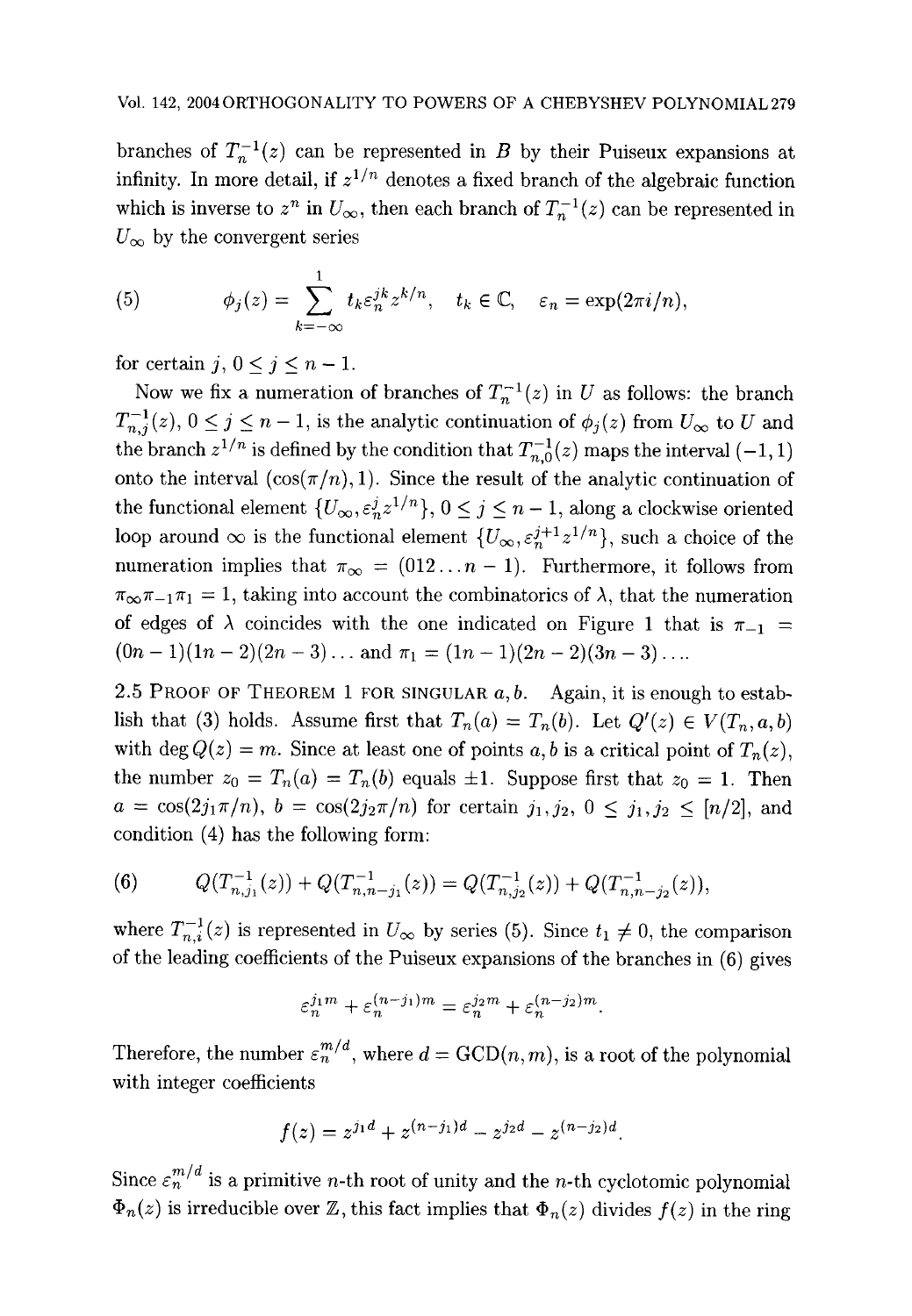$\mathbb{Z}[z]$  and, therefore, that the primitive *n*-th root of unity  $\varepsilon_n$  also is a root of  $f(z)$ . Hence,

$$
\varepsilon_n^{j_1d} + \varepsilon_n^{-j_1d} = \varepsilon_n^{j_2d} + \varepsilon_n^{-j_2d}.
$$

Since

$$
a = \cos(2j_1\pi/n) = \frac{1}{2}(\varepsilon_n^{j_1} + \varepsilon_n^{-j_1}), \quad b = \cos(2j_2\pi/n) = \frac{1}{2}(\varepsilon_n^{j_2} + \varepsilon_n^{-j_2}),
$$

it follows now from

(7) 
$$
T_d\Big(\frac{1}{2}(z+\frac{1}{z})\Big) = \frac{1}{2}\Big(z^d + \frac{1}{z^d}\Big)
$$

that  $T_d(a) = T_d(b)$ .

Similarly, if  $z_0 = -1$ , assuming that

$$
a = \cos((2j_1 + 1)\pi/n), \quad b = \cos((2j_2 + 1)\pi/n)
$$

for certain  $j_1, j_2, 0 \le j_1, j_2 \le [(n-1)/2]$ , we obtain the equality

$$
T_{n,j_1}(z)+T_{n,n-j_1-1}(z)=T_{n,j_2}(z)+T_{n,n-j_2-1}(z),
$$

which implies

$$
\varepsilon_n^{j_1m} + \varepsilon_n^{(n-j_1-1)m} = \varepsilon_n^{j_2m} + \varepsilon_n^{(n-j_2-1)m}
$$

and

$$
\varepsilon_n^{j_1d} + \varepsilon_n^{-(j_1+1)d} = \varepsilon_n^{j_2d} + \varepsilon_n^{-(j_2+1)d}.
$$

It yields that

$$
\varepsilon_{2n}^{2j_1d} + \varepsilon_{2n}^{-2(j_1+1)d} = \varepsilon_{2n}^{2j_2d} + \varepsilon_{2n}^{-2(j_2+1)d},
$$

where  $\varepsilon_{2n} = \exp(2\pi i/2n)$ , and, multiplying the last equality by  $\varepsilon_{2n}^d$ , we get

$$
\varepsilon_{2n}^{(2j_1+1)d} + \varepsilon_{2n}^{-(2j_1+1)d} = \varepsilon_{2n}^{(2j_2+1)d} + \varepsilon_{2n}^{-(2j_2+1)d}.
$$

Since

$$
a = \frac{1}{2} (\varepsilon_{2n}^{2j_1+1} + \varepsilon_{2n}^{-(2j_1+1)}), \quad b = \frac{1}{2} (\varepsilon_{2n}^{2j_2+1} + \varepsilon_{2n}^{-(2j_2+1)}),
$$

we conclude as above that  $T_d(a) = T_d(b)$ .

Let us prove now that  $T_n(a)$  must be equal to  $T_n(b)$ . Indeed, equalities (4') could hold only if  $d_a > 1$ ,  $d_b > 1$ , that is only if both a, b are critical points of *P(z).* Since  $T_n(z)$  has only two critical values  $\pm 1$ , we see that if  $T_n(a) \neq T_n(b)$ then either  $T_n(a) = 1$ ,  $T_n(b) = -1$  or  $T_n(a) = -1$ ,  $T_n(b) = 1$ . Let, say,  $T_n(a) = 1, T_n(b) = -1.$  Then  $a = \cos(2j_1\pi/n), b = \cos((2j_2 + 1)\pi/n)$  and  $(4')$ imply

$$
\varepsilon_n^{j_1m}+\varepsilon_n^{(n-j_1)m}=0,\quad \varepsilon_n^{j_2m}+\varepsilon_n^{(n-j_2-1)m}=0.
$$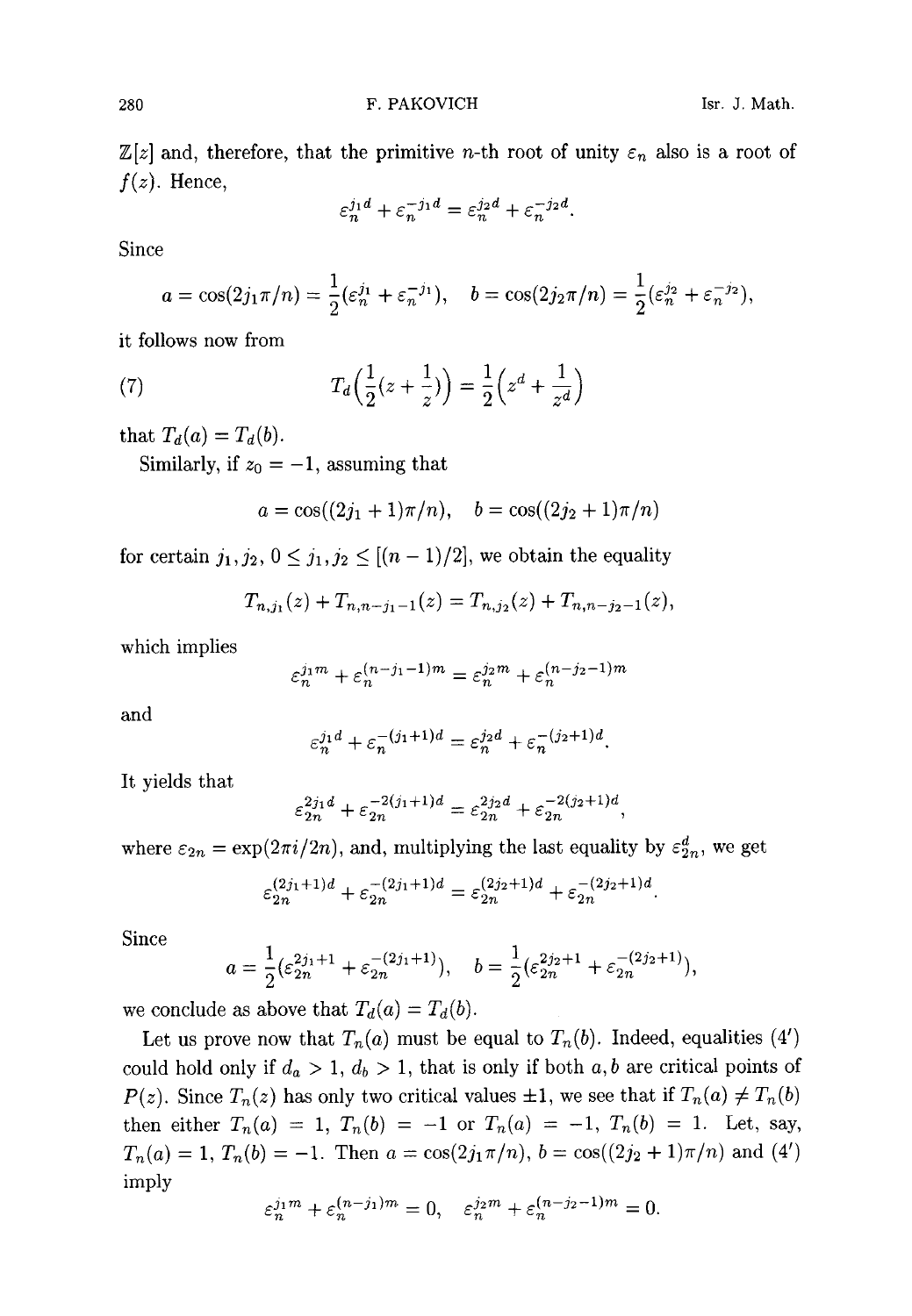The analysis of these equalities similar to the above one leads to the equalities  $T_d(a) = 0, T_d(b) = 0.$  Since  $T_n(z) = T_{n/d}(T_d(z))$  it contradicts  $T_n(a) \neq T_n(b)$ .

2.6 LEMMA ABOUT VALUES OF CHEBYSHEV POLYNOMIALS. In this subsection we prove the following lemma. Let  $a, b \in \mathbb{C}$  and  $p_1, p_2, p_3 \in \mathbb{N}$ . Suppose that

(8) 
$$
T_{p_1}(a) = T_{p_2}(b), \quad T_{p_2}(a) = T_{p_2}(b), \quad T_{p_3}(a) = T_{p_3}(b).
$$

*Set*  $l_1 = \text{GCD}(p_1, p_2), l_2 = \text{GCD}(p_1, p_3), l_3 = \text{GCD}(p_2, p_3).$  *Then*  $T_{l_i}(a) =$  $T_{l_i}(b)$  at least for one i,  $1 \leq i \leq 3$ .

Choose  $\alpha, \beta \in \mathbb{C}$  such that  $\cos \alpha = a$ ,  $\cos \beta = b$ . Since  $T_n(\cos \phi) = \cos(n\phi)$ , equalities (8) imply that

(10) 
$$
p_1 \alpha = \mu_1 p_1 \beta + 2\pi g_1
$$
,  $p_2 \alpha = \mu_2 p_2 \beta + 2\pi g_2$ ,  $p_3 \alpha = \mu_3 p_3 \beta + 2\pi g_3$ ,

where  $\mu_1, \mu_2, \mu_3 = \pm 1$  and  $g_1, g_2, g_3 \in \mathbb{Z}$ . Clearly, at least two numbers from the set  $\{\mu_1, \mu_2, \mu_3\}$  are equal between themselves. To be definite suppose that  $\mu_1 = \mu_2$ . Choose  $u, v \in \mathbb{Z}$  such that  $up_1 + vp_2 = l_1$ . Adding to the first equation in (10) multiplied by u the second one multiplied by  $v$ , we see that  $l_1\alpha = \mu_1l_1\beta + 2\pi g$ , where  $g \in \mathbb{Z}$ . It implies that  $\cos l_1\alpha = \cos l_1\beta$  and, therefore,  $T_{l_1}(a) = T_{l_1}(b).$ 

2.7 PROOF OF THEOREM 2. Suppose  $q(z) \in V(T_n, a, b)$ . Then, by Theorem 1,  $\int q(z) dz$  can be represented as a sum

$$
\int q(z)dz = \sum_{i=0}^{k} c_i T_{m_i}(z), \quad c_i \in \mathbb{C},
$$

where  $T_{d_i}(a) = T_{d_i}(b)$  for  $d_i = \text{GCD}(n, m_i)$ ,  $0 \leq i \leq k$ . We will prove the corollary by induction on k. Since  $T_{m_i}(z) = T_{m_i/d_i}(T_{d_i}(z))$  and  $T_{d_i}(a) = T_{d_i}(b)$ , the corollary is true for  $k = 0, 1$ . Suppose now that  $k > 1$ . By the inductive assumption there exist  $r, s \in \mathbb{N}$  and  $A(z), B(z) \in \mathbb{C}[z]$  such that

$$
\sum_{i=0}^{k-1} c_i T_{m_i}(z) = A(T_r(z)) + B(T_s(z)), \quad T_r(a) = T_r(b), \quad T_s(a) = T_s(b).
$$

Since  $T_{m_k}(a) = T_{m_k}(b)$  it follows from lemma 2.6 that either  $T_d(a) = T_d(b)$  for  $d = GCD(r, s)$  and

$$
\int q(z)dz = C(T_d(z)) + c_k T_{m_k}(z) \text{ with } C(z) = A(T_{r/d}(z)) + B(T_{s/d}(z)),
$$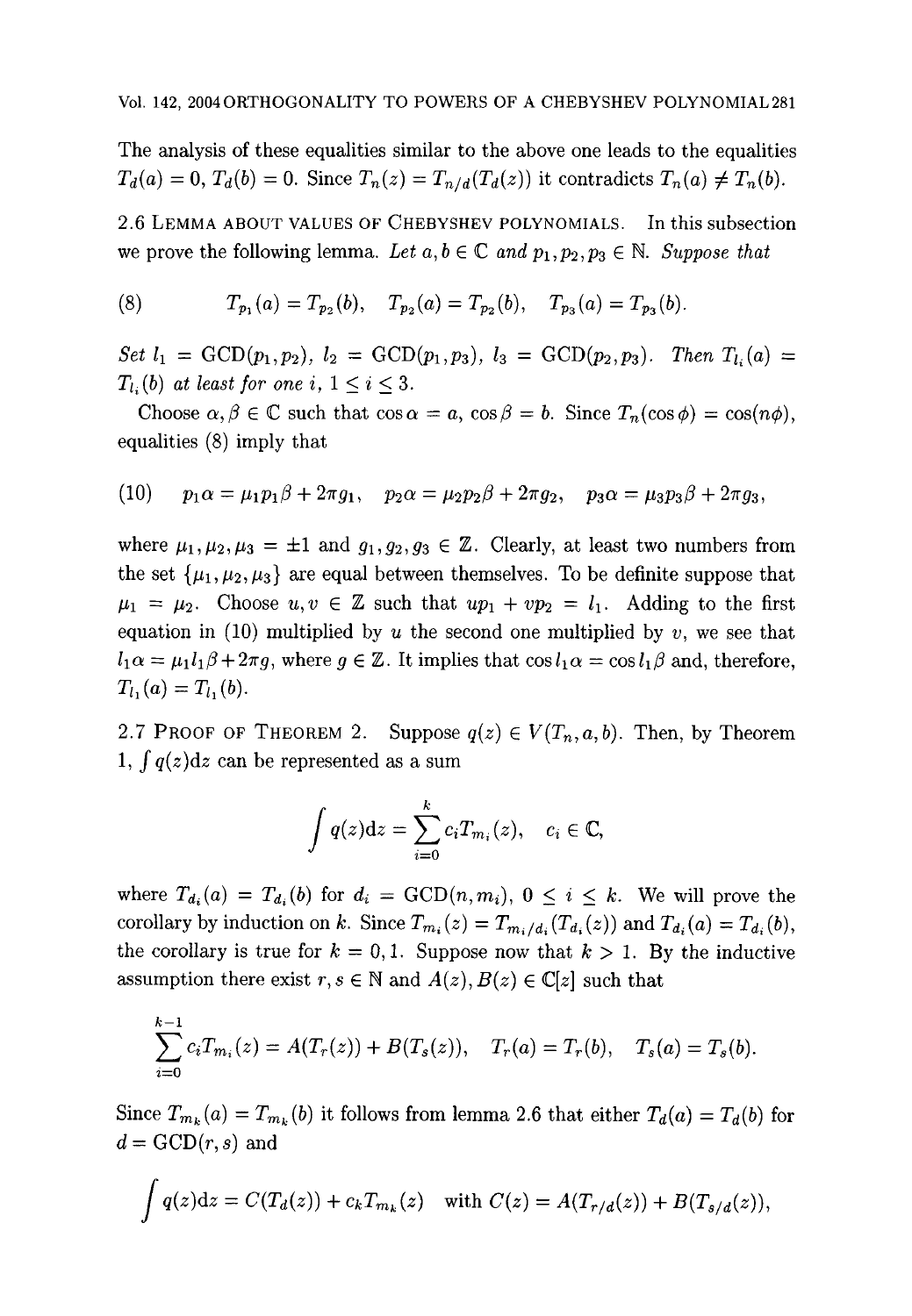or  $T_e(a) = T_e(b)$  for  $e = \text{GCD}(r, m_k)$  and

$$
\int q(z)dz = E(T_e(z)) + B(T_s(z)) \quad \text{with } E(z) = A(T_{r/e}(z)) + c_k T_{m_k/e}(z),
$$

or  $T_f(a) = T_f(b)$  for  $f = GCD(s, m_k)$  and

$$
\int q(z)dz = A(T_r(z)) + F(T_f(z)) \text{ with } F(z) = B(T_{s/f}(z)) + c_k T_{m_k/f}(z).
$$

ACKNOWLEDGEMENT: I am grateful to Y. Yomdin for interesting discussions.

### **References**

- [1] M. Briskin, J.-P. Francoise and Y. Yomdin, *Une approche au problbme du centrefoyer de Poincaré, Comptes Rendus de l'Académie des Sciences, Paris, Série I,* Mathématique 326 (1998), 1295-1298.
- [2] M. Briskin, J.-P. Francoise and Y. Yomdin, *Center conditions, compositions of polynomials and moments on algebraic curve,* Ergodic Theory and Dynamical Systems 19 (1999), 1201-1220.
- [3] M. Briskin, J.-P. Francoise and Y. Yomdin, *Center condition II: Parametric and model center problems,* Israel Journal of Mathematics 118 (2000), 61-82.
- [4] M. Briskin, J.-P. Francoise and Y. Yomdin, *Center condition III: Parametric and model* center *problems,* Israel Journal of Mathematics 118 (2000), 83-108.
- [5] M. Briskin, J.-P. Francoise and Y. Yomdin, *Generalized moments, center-focus conditions and compositions of polynomials,* in *Operator Theory, System Theory and Related Topics,* Operator Theory: Advances and Applications 123 (2001), 161-185.
- [6] C. Christopher, *Abel equations: composition conjectures and the model problem,*  The Bulletin of the London Mathematical Society 32 (2000), 332-338.
- [7] F. Pakovich, *A counterexample to* the *composition conjecture,* Proceedings of the American Mathematical Society 130 (2002), 3747-3749.
- [8] F. Pakovich, On *the polynomial moment problem,* Mathematical Research Letters 10 (2003), 401-410.
- [9] F. Pakovich, N. Roytvarf and Y. Yomdin, *Cauchy type integrals of algebraic functions and a tangential center-focus problem for Abel equations,* preprint, arxiv: math.CA/0312353.
- [10] J. Ritt, *Prime and composite polynomials,* Transaction of the American Mathematical Society 23 (1922), 51-66.